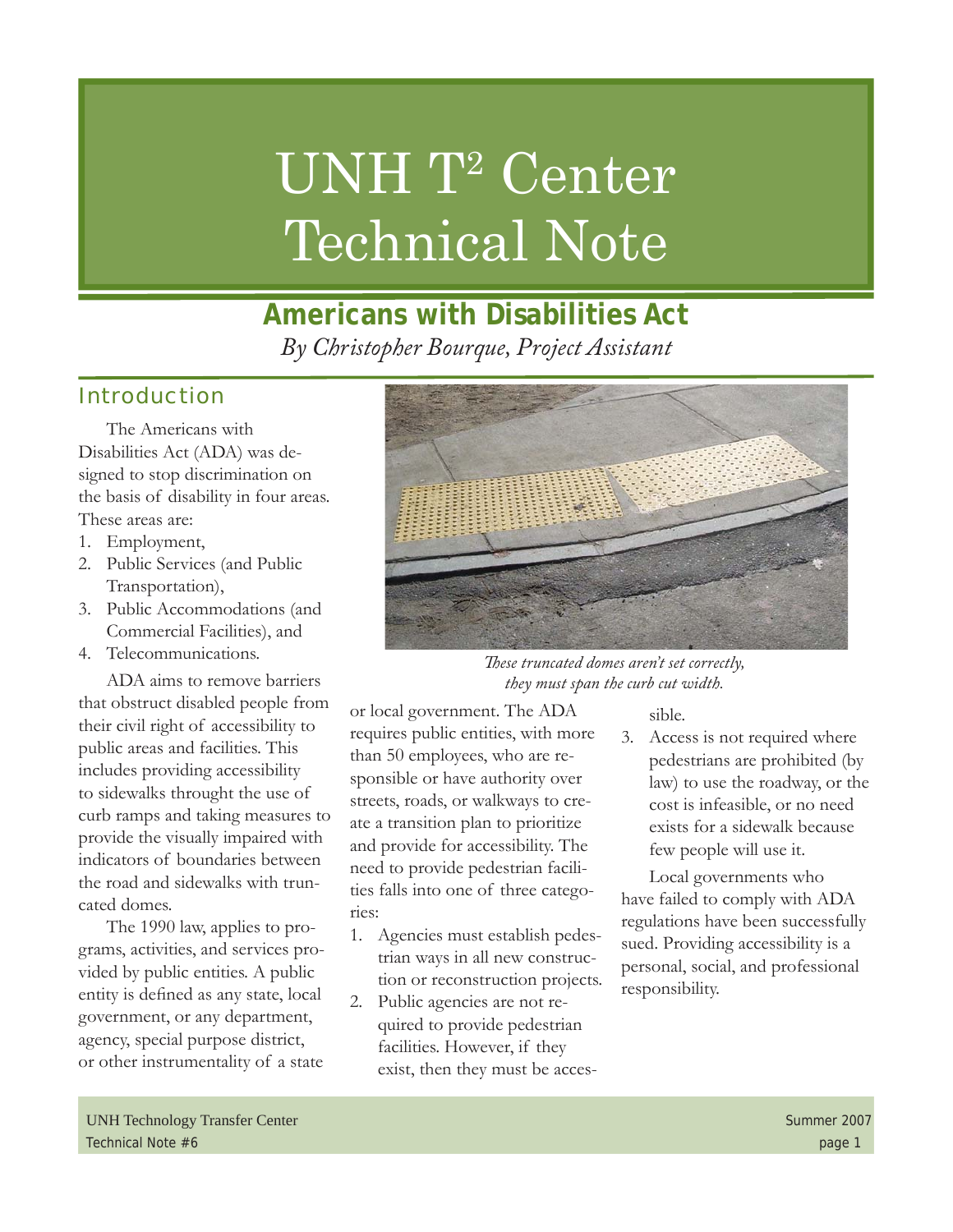#### Why Compliance is Important

Many believe that compliance with ADA is not necessary as only a small number of persons require access to their facilities. This is untrue as more than 70% of the U.S. population will experience a permanent or temporary disability. Today, 20% of Americans over the age of 15 are disabled. This is reflected by our ag-



*Don't install a new curb without truncated domes.*

ing population. They wish to maintain their mobility by utilizing wheelchairs, motorized scooters, walkers, and other means of assisted transportation.

Agencies may believe that they should not have to provide accessibility for the disabled at their own expense since the ADA is an unfunded mandate. The US Supreme Court has widely rejected any form of discrimination in the United States.

### How to Comply

ADA provisions require compliance on any and all new public construction. Improvements that alter the roadway must include the installation of accessible curb ramps. Projects that change either

- structure, •
- grade, •
- function, and/or •
- use of the roadway •

are considered alterations. These include projects such as

- pavement resurfacing, •
- pavement grinding, and •
- micro-surface overlays. •

They do not include maintenance (spot patching, restriping existing markings, or thin coat sealing).

The federal government acknowledges that many public agencies have limited budgets. Agencies are expected to have a transition plan to accomplish and prioritize ADA requirements. The transition plan becomes a commitment to achieve accessibility to existing facilities when they require structural changes.

Transition plans for building access may be prioritized by the necessity of public entrance to high priority building such as: court houses, town/city halls, schools, and hospitals. These require adaptation to the guidelines immediately. Stores, malls, parks and other recreational facilities are considered medium to low priority and should adopt a transition plan to meet the ADA regulations within a few years.

#### **Sidewalks**

The American Disability Act Accessibility Guidelines (ADAAG) defines many design controls for accessibility standards in sidewalks. These include specifications of:

- Alignment, •
- Width, •
- Grade Changes, •
- Profile Slope, and/or •
- Cross Slope. •

Sidewalks must be free of obstacles that may pose a tripping hazard or force pedestrians into the roadway such as utility poles, trees, lights, signs, signals, and mailboxes. Agencies must remove these from the sidewalk or create a path around them.

Sidewalk recommendations are 48 inches wide with a 60 inch passing zone every 200 feet. A sidewalk may not have a cross (side) slope greater than  $2\%$  (50:1), or a profile (longitudinal) slope greater than  $5\%$  (20:1). The profile grade may follow the slope of the adjacent roadway.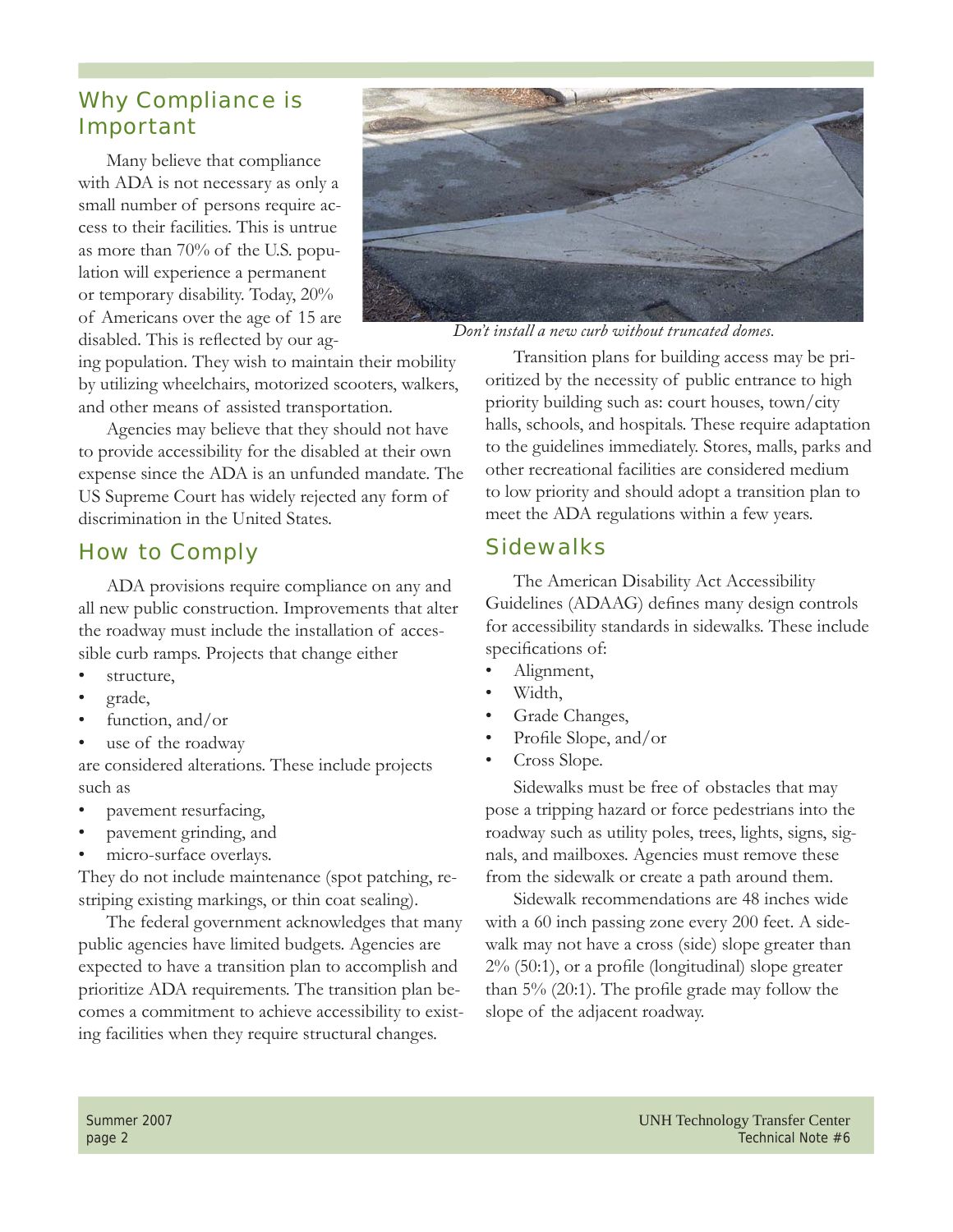Sidewalks must be of a smooth, firm, stable, and slip resistant material such as concrete or asphalt and visually contrast the road. Sidewalks must be well maintained to prevent roughness.

Driveway entrances must not have a cross slope greater than 2%.

Where crosswalk signals exist, there must be a level pad at least 36 inches long and 48 inches wide (recommended 48 x 48) to accommodate wheelchair users. It allows them to turn and change direction on the pad.

- Drops from sidewalk to roadway of  $\frac{1}{4}$  inch are allowed to be vertical without treatment. •
- Drops between  $\frac{1}{4}$  and  $\frac{1}{2}$  inch must be beveled with a maximum grade of 50%. •
- Drops greater than  $\frac{1}{2}$  inch require a curb ramp for accessibility at all intersections and designated crossings. •

### Curb Ramps

Curb ramp grades are not to exceed 12:1 (8.33%). Curb ramps must include a warning detectable by the visually impaired. The ADA mandates that these detectable warnings must be truncated domes and span the entire curb ramp. The New Hampshire



Department of Transportations (NHDOT) is currently using cast iron domes to reduce damage due to rust and plows.

## Public Buildings

Entrances to public buildings must be part of an accessible route connected to:

- parking lots, •
- public transportation stops, and •
- public roads and sidewalks. •

Regulations to provide accessible water fountains, restrooms/stalls, handrails, public showers, and light switches are on-line. http://www.access-board.gov/ adaag/html/adaag.htm#DETENTION.

- Regulations are prioritized as follows:
- Accessible entrance into the facility, 1.
- Access to goods and services, 2.
- Access to restrooms, and 3.
- Any other measures necessary. 4.

Public buildings, particularly courthouses and town halls, with multiple floors and publically accessed MUST have an elevator. This is an immediate mandate rather than a project to include a transition plan.

#### Transition Plans

Transition plans are a budget-conscious method to meet the ADA requirements. (See the Code of Federal Regulations (28 CFR Part 35)). They must involve the public and shall be available for public inspection.

When public entities have authority over streets, roads, or walkways, the plan must involve a schedule to install accessible curb ramps. Transition plans should:

1. Identify physical obstacles in the public entity's facilities limiting the accessibility of its programs or activities to individuals with disabilities.



UNH Technology Transfer Center Summer 2007 Technical Note #6 page 3 page 3 page 3 page 3 page 3 page 3 page 3 page 3 page 3 page 3 page 3 page 3 page 3 page 3